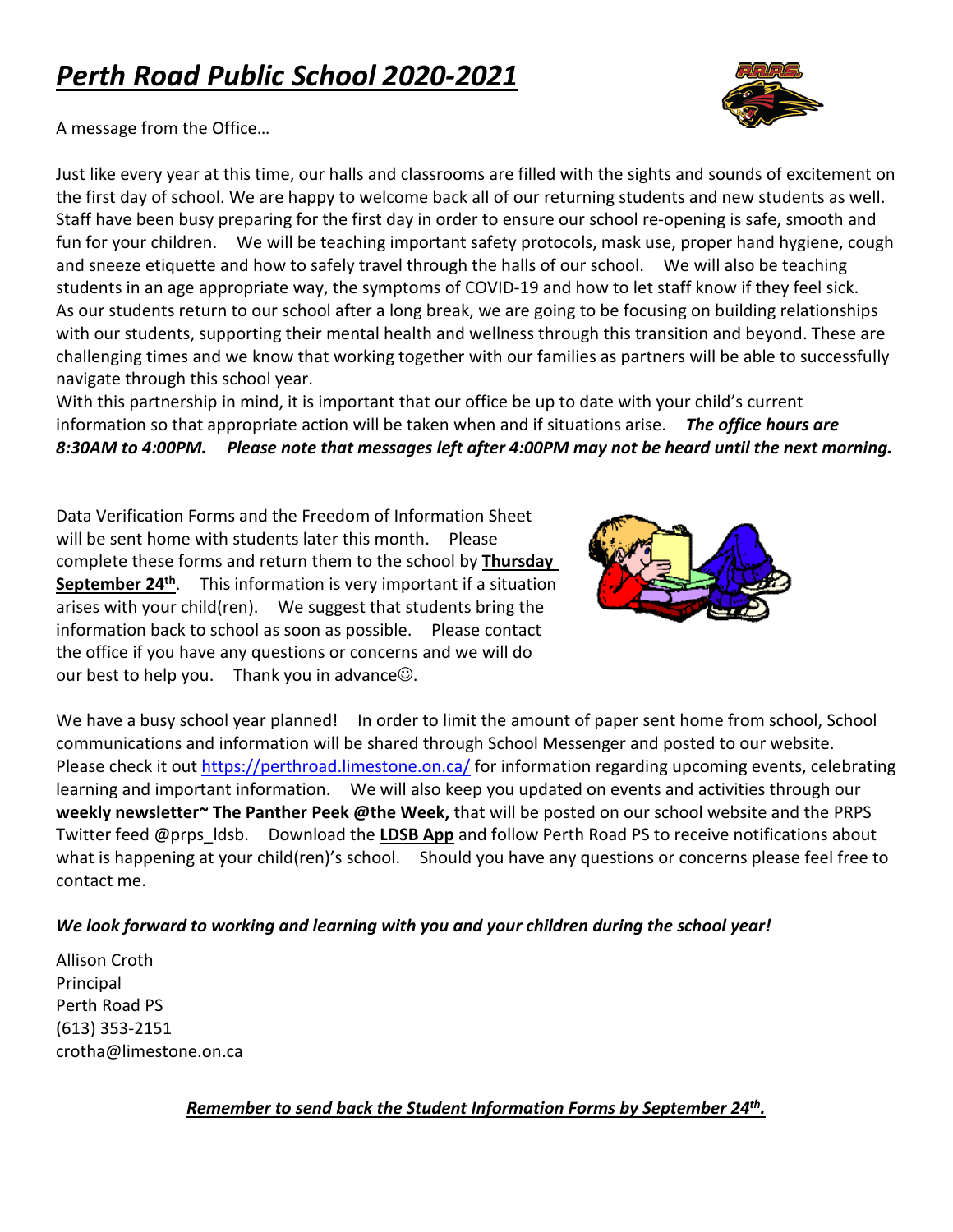# **Perth Road Public School Staff 2020-2021**



| Mrs. Allison Croth         | Principal                              |
|----------------------------|----------------------------------------|
| <b>Mrs. Heather Morris</b> | Office Administrator                   |
| Ms. Charlene Hendricks     | Student Support/ Planning Time Teacher |
| Mrs. Mandy Aylesworth      | Kindergarten Teacher                   |
| Mrs. Pennie Hilliard       | Early Childhood Educator               |
| Ms. Amanda Burns           | Kindergarten Teacher                   |
| Ms. Tara Shire             | Early Childhood Educator               |
| Mr. Jeff Lloyd             | Grade 1 Teacher                        |
| Mr. Steve Dobiech          | Grade 1/2 Teacher                      |
| Ms. Pamela Gallant         | Grade 2 Teacher                        |
| Ms. Jannah Rines           | Grade 2/3 Teacher                      |
| Ms. Sarah Andre            | Grade 3/4 Teacher                      |
| Ms. Christina Aylesworth   | Grade 4 Teacher                        |
| Mr. Mike Depew             | Grade 4/5 Teacher                      |
| Ms. Kelly Graham           | Grade 6 Teacher                        |
| Mr. Brendon Robb           | Grade 7 Teacher                        |
| Mr. Scott Martin           | Grade 8 Teacher                        |
| Mme. Jenny Hollinsworth    | <b>French Teacher</b>                  |
| M. Philippe LeBlanc        | <b>French Teacher</b>                  |
| Ms. Megan Telford          | <b>School to Community Teacher</b>     |
| Ms. Genevieve Beliveau     | <b>Educational Assistant</b>           |
| Ms. Suzanne Casement       | <b>Educational Assistant</b>           |
| Ms. Melissa Currier        | <b>Educational Assistant</b>           |
| Ms. Julie Dier             | <b>Educational Assistant</b>           |
| Ms. Sherri Holland         | <b>Head Custodian</b>                  |
| Mr. Russ Elmer             | Night Custodian                        |
|                            |                                        |

*\*\*please note that this school organization is tentative and could change based on our confirmed number of students*

# **School Timetable**

- 9:05 Bus arrival and morning supervision begins (please do not drop children off before). Students will make their way to their designated classroom door and line up to be greeted by their classroom teacher.
- 9:15- 10:55 Instructional Block 1
- 10:55- 11:35 Recess/ Nutrition Break. 5 classes (grades 1-8) will go outside to their designated recess area and 5 classes will eat their snack. These classes will switch after 20 minutes.
- 11:15-11:35 Kindergarten students will eat their snack/lunch
- 11:35-11:55 Kindergarten students will have their recess
- 11:35-1:15 Instructional Block 2
- 1:15- 1:55 Recess/ Nutrition Break (same as above)
- 1:35-1:55 Kindergarten student will eat their snack/lunch
- 1:55-2:15 Kindergarten students will have their recess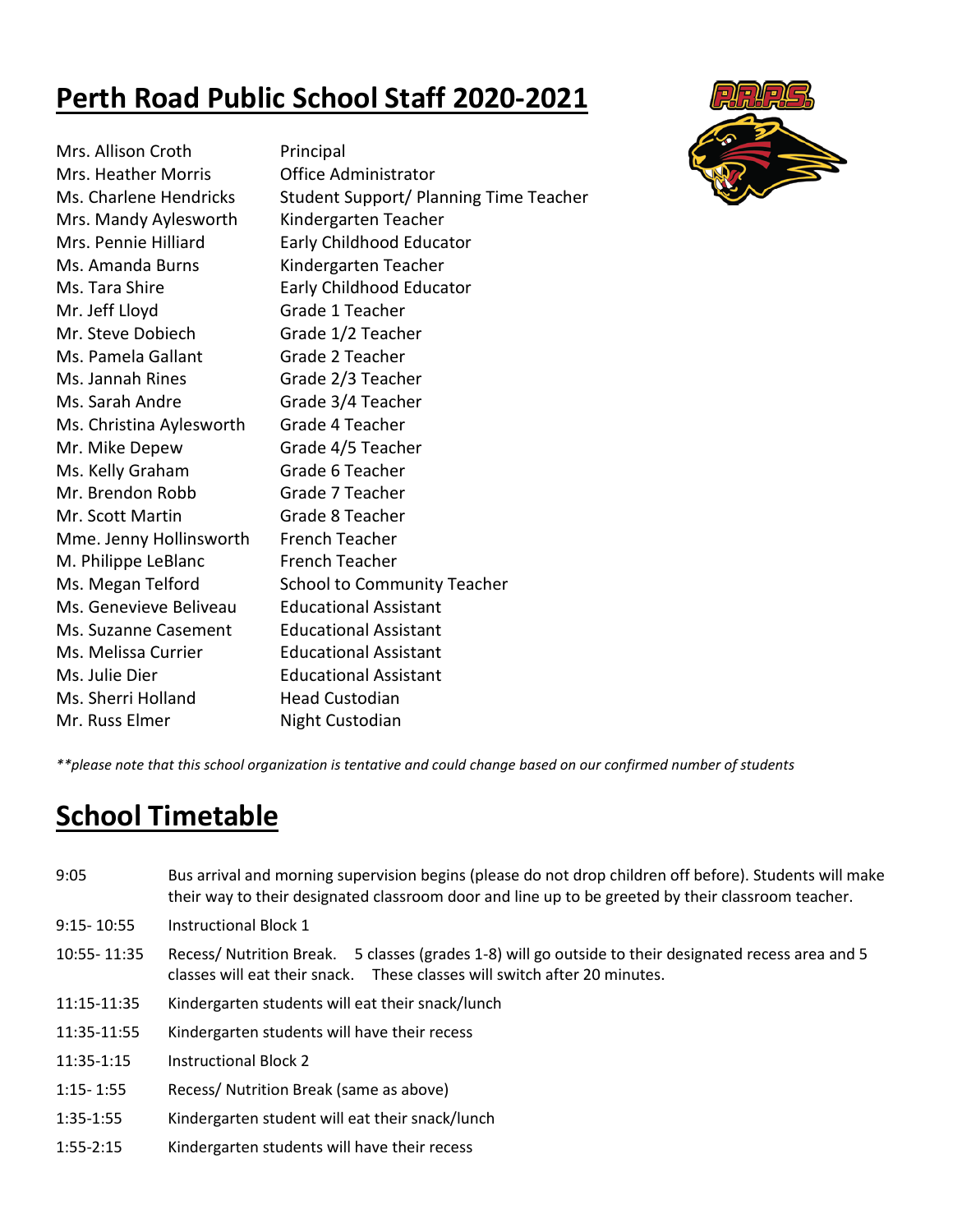- 1:55-3:35 Instructional Block 3
- 3:35 Dismissal. Classes will be dismissed one at a time from their classroom starting with the oldest students. Dismissal will start earlier in order to safely dismiss our students while maintaining cohorting and physical distancing.
- 3:45 Buses Depart

#### **Arrival**

- 1. Students will get off one bus at a time.
- 2. Students will be greeted by a staff member and make their way to their designated entrance. We are fortunate to have multiple doors that enter directly in to classrooms. The classroom teacher will meet them there.
- 3. Students will bring all of their belongings to their personal workspace. Teachers will share their plans for the storage of these materials (ie. backpacks hung on the back of chairs, individualized bins, etc.)

#### **Dismissal**

- 1. All classes will be in their classrooms at the end of the school day.
- 2. Students will be dismissed by classroom and move directly to buses or the designated student pick up/drop off area.
- 3. Dismissal will be staggered starting with the oldest students.

#### **Recess (gr. 1-8)**

- 1. Students will remain in their cohort (classroom)
- 2. Half the students will go out for recess while the other half stay indoors for nutrition break, then they will switch, those that had nutrition break will go outdoors and those that were outside will come into the classroom.
- 3. While outside the students will have a designated area to play in while remaining with their cohort. These areas will rotate weekly.

\*\*\*Kindergarten classes will remain in their cohorts and have an alternate recesses schedule.

# **What Should my Child Bring to School?**

Students will keep all of their belongings in their work space. We recommend that you limit the amount of belongings brought to school each day. Students should bring:

- a mask (or a couple) and a bag to put the mask in during outdoor times. Public Health recommends that students use a fabric or paper bag or another alternative that does not create moisture. A fanny pack or something similar to carry masks when at recess and any other supplies parents may deem appropriate (small hand sanitizer, kleenex etc.).
- a litter-less lunch (all containers and packaging brought to school need to be taken home)
- a refillable water bottle (water fountains have been turned off)
- Indoor shoes are not required at this time. Physical education will take place outside initially. When we begin using the gym, proper footwear will be required.
- outdoor clothing (students could be outside for a significant amount of time each day. Ensuring proper outdoor clothing is essential (sweater, raincoat, boots, hat, extra socks etc.)
- Students are able to bring their own school supplies (pencil crayons, scissors, glue stick, etc.) but this is not required
- Students are able to bring their own device (Chromebook, tablet, etc,) but this is not required. (*The school is not responsible for lost, stolen or damaged devices*).
- Students should not bring toys or sports equipment from home.

# **How can Families Prepare?**

Getting ready for this school year will be a little different:

- Provide your child(ren) with opportunities to wear a mask for gradually increasing amounts of time. Have your children try school related tasks such as reading with their mask on so that it feels familiar.
- Explain and practice what physical distancing means and looks like.
- Practice proper hand-washing and establish this as a routine. We are going to be washing our hands a lot at school!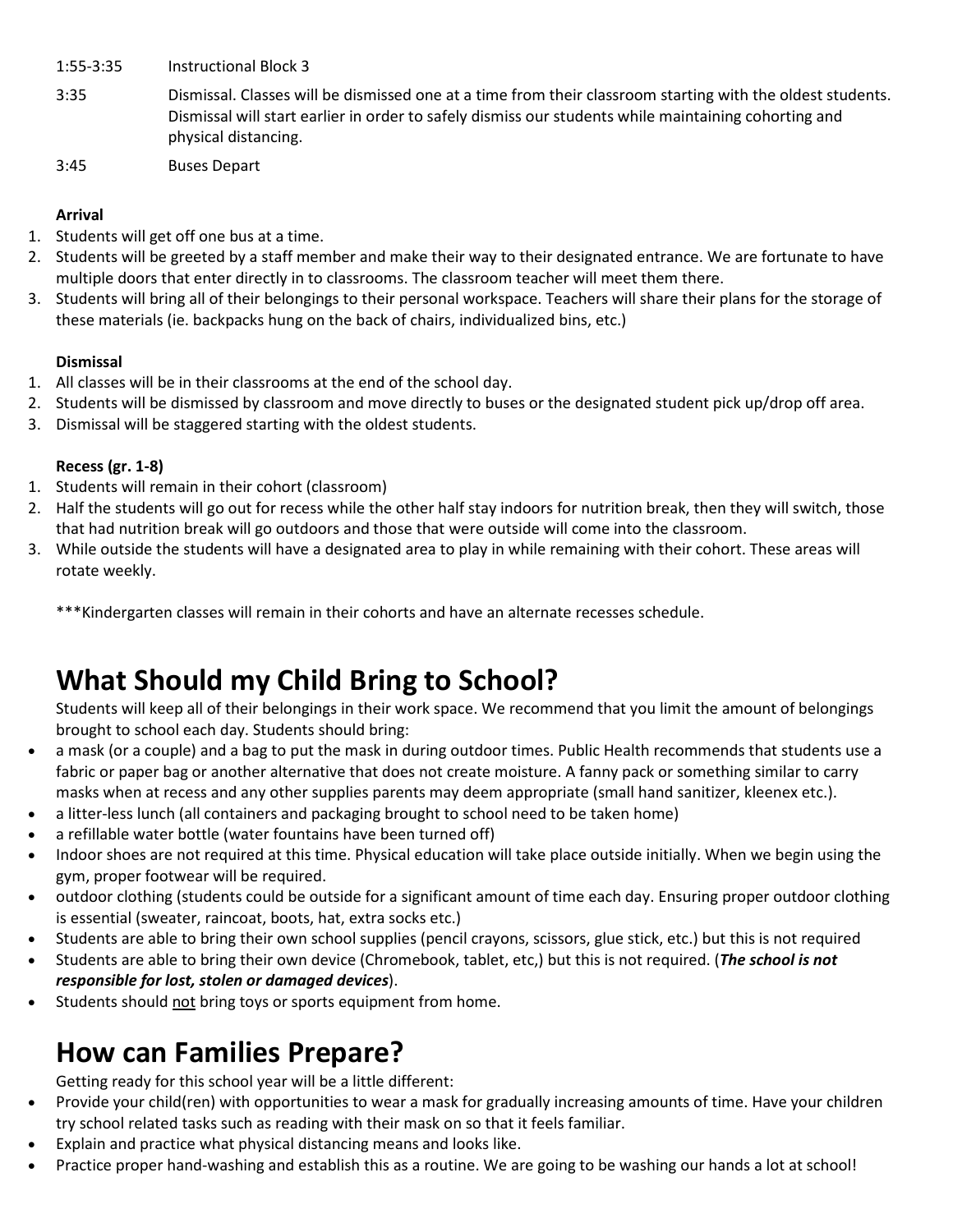- Allow yourself extra time in the mornings to assess your child for symptoms of COVID-19 and complete the screening checklist.
- Establish plans in advance, for picking up your child from school should they be unwell. Students will need to be picked up as soon as possible if they become ill while at school.
- Talk to your children about school and what will be the same and what may be different. Take a minute to view some posted videos on our website shared by our staff.
- Re-assure your child that the grownups (at home and at school) are working together to keep them safe. Do your best to share positive messaging about the challenges ahead and be mindful of your personal worries and concerns.
- Reach out to other families to share ideas and strategies for preparing students for the new normal of school.
- Access community resources to support your child's mental health and well-being or to access support for yourself. Our school team is ready to help you!

#### *We are all in this together!*

\* Families who may require financial support to purchase items should contact Mrs. Croth via email to arrange.

# *Policy and Procedure Items*

### *Student Safety*

The school has an emergency response plan that includes plans for fire, first aid and other emergencies. **Please note, that we have 2 Lockdown practices and 3 planned firedrills each year**.

#### **HOW TO SET UP & REPORT AN ABSENCE USING THE SAFEARRIVAL SYSTEM**

There are three ways you can report your student's absence in advance:

1. Using your mobile device, download and install the SchoolMessenger blue app from the Apple App Store or the Google Play Store or from [School](https://go.schoolmessenger.ca/)  [Messenger website](https://go.schoolmessenger.ca/) or you can select it from within the LDSB mobile app. The first time you use the app, select Sign Up to create your account. Make sure you use the same email address your child's school has on file. If you do not use that same email address, you will not be able to create an account. You

may have already created an account when we introduced the Communicate broadcast system. Select Attendance, then Report an Absence.

2. Use the [School Messenger website.](https://go.schoolmessenger.ca/) The first time you use the website, select Sign Up to create your account. Please ensure you use the same email address your student's school has on file. If you do not use that same email address, you will not be able to create an account. You may have already created an account when we introduced the Communicate broadcast system. Select Attendance then Report an Absence.

3. Call 1-855-257-9349 toll-free to report an absence using the automated phone system.

**Absences must be reported by parents in one of the above ways**. Please do not call the school directly or put a note in the agenda to report your student's absence. This information is not entered into the Attendance program and will result in an unexplained absence and a SafeArrival phone call to parents from the automated system.



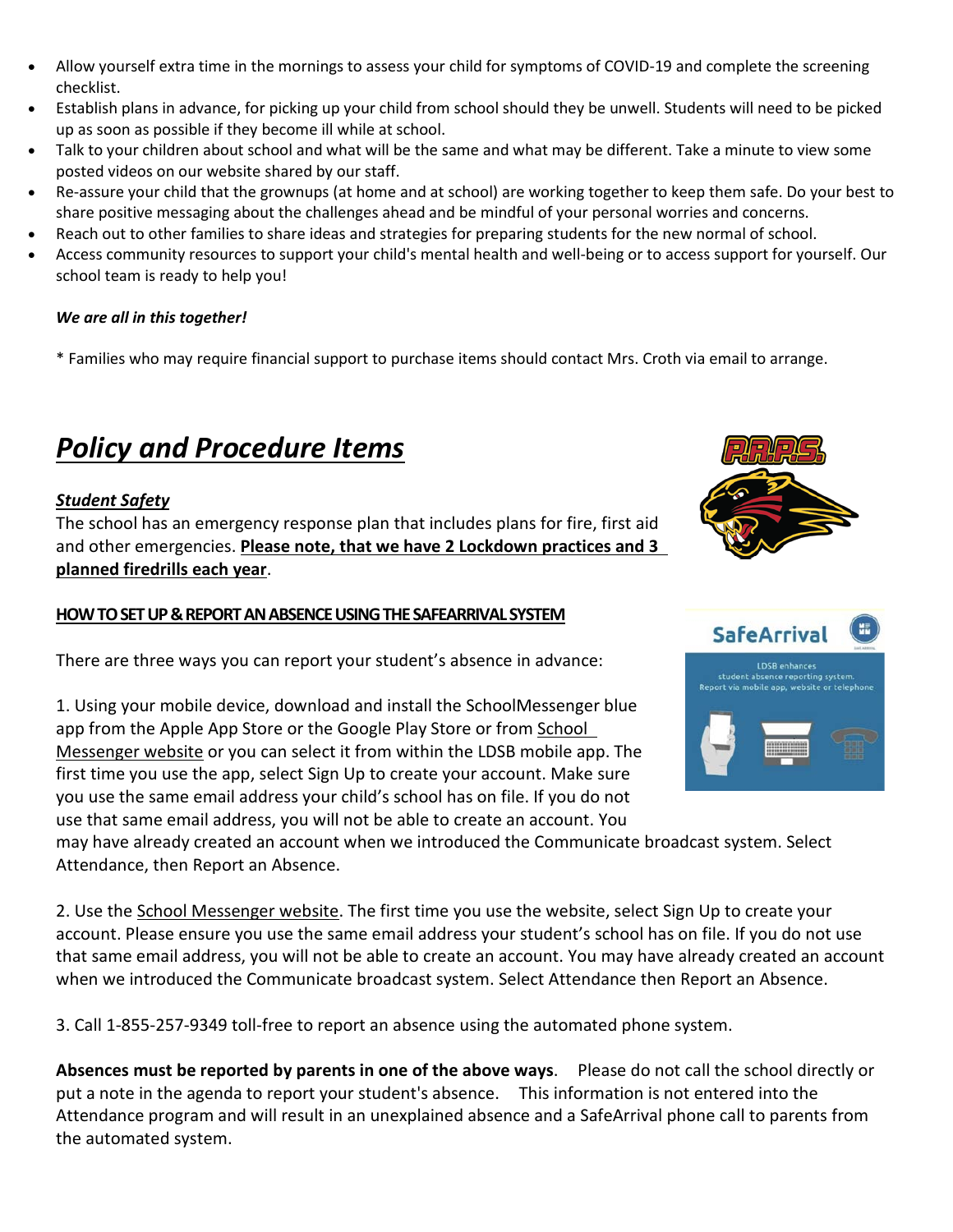If you are having difficulties with the SchoolMessenger App or website, please contact Mrs. Baxter in the office so that she can assist you. Thank you for your patience and cooperation as we implement this new system.

#### *Emergency Closure*

In the event that we have to close the school (e.g., no water), parents/guardians will be notified. If parent/guardian cannot be reached, we will call the emergency contact person in the order given on the Current Information Data Sheet**. Please make sure you fill out the emergency contact section of the Data Verification Form and return it by September 24th.** 

#### *Student Transportation*

In order to ensure student safety, students are expected to behave in a courteous and orderly manner on the bus. A seating plan will be developed by the bus driver and must be adhered to in order to track contact between students. Students in all grade will wear a mask when on the bus. Problems with bus behavior is addressed and followed up with written notice. We appreciate the excellent bus behavior demonstrated by our students at PRPS.

In the case of inclement weather in the morning, announcements will be made by the radio stations prior to 7:00AM. You can also find information through our school Twitter feed @ldsb\_prps and our school website [www.perthroad.limestone.on.ca](http://www.perthroad.limestone.on.ca/) . You may also choose to find information on the Triboard Transportation website, [www.triboard.on.ca](http://www.triboard.on.ca/) or their Twitter feed @BusDelayNCancel.

#### *Parents Picking Up Students at School*

**Parents picking up students from the school will not be admitted to the building. Please use the buzzer system to contact the office and wait for further instructions.** Our Office Administrator will sign you child out. If your child is not ready to go when you arrive, please wait for them outside the front of the school. When they are ready, they will be escorted out to you.

If students are picked up at the end of the school day, please park in the pickup and drop off parking area (parking to the right of the driveway entrance). When students are dismissed at the end of the school day, they will meet you there. Please wait with them until the buses leave at 3:35.

\*\*\*The office can be very busy at the end of the day. **Please do not call after 3PM to change your child's transportation home plan.** We may not be able to communicate a new plan to your child and their teacher before the dismissal procedure begins. Thank you~ your cooperation is very much appreciated.

#### *Students signed out*

Please be advised that your child **will not** be released to anyone unless we have received a phone call, a signed and dated note from the parent/guardian or if you have listed the alternate people who can pick up your child on the Safe Arrival form.

#### *Newsletters*

The school newsletter is sent electronically to families through School Messenger and posted on our school website weekly. Download the **LDSB App** and follow Perth Road PS to stay connected. Teachers will let you know how they will be communicating with you throughout the school year regarding upcoming events and curriculum being covered.

#### *Home Communication*

Agendas will not be used this year to minimize the amount of material going between home and school. Teacher will let you know how they will communicate with you electronically in the coming days. All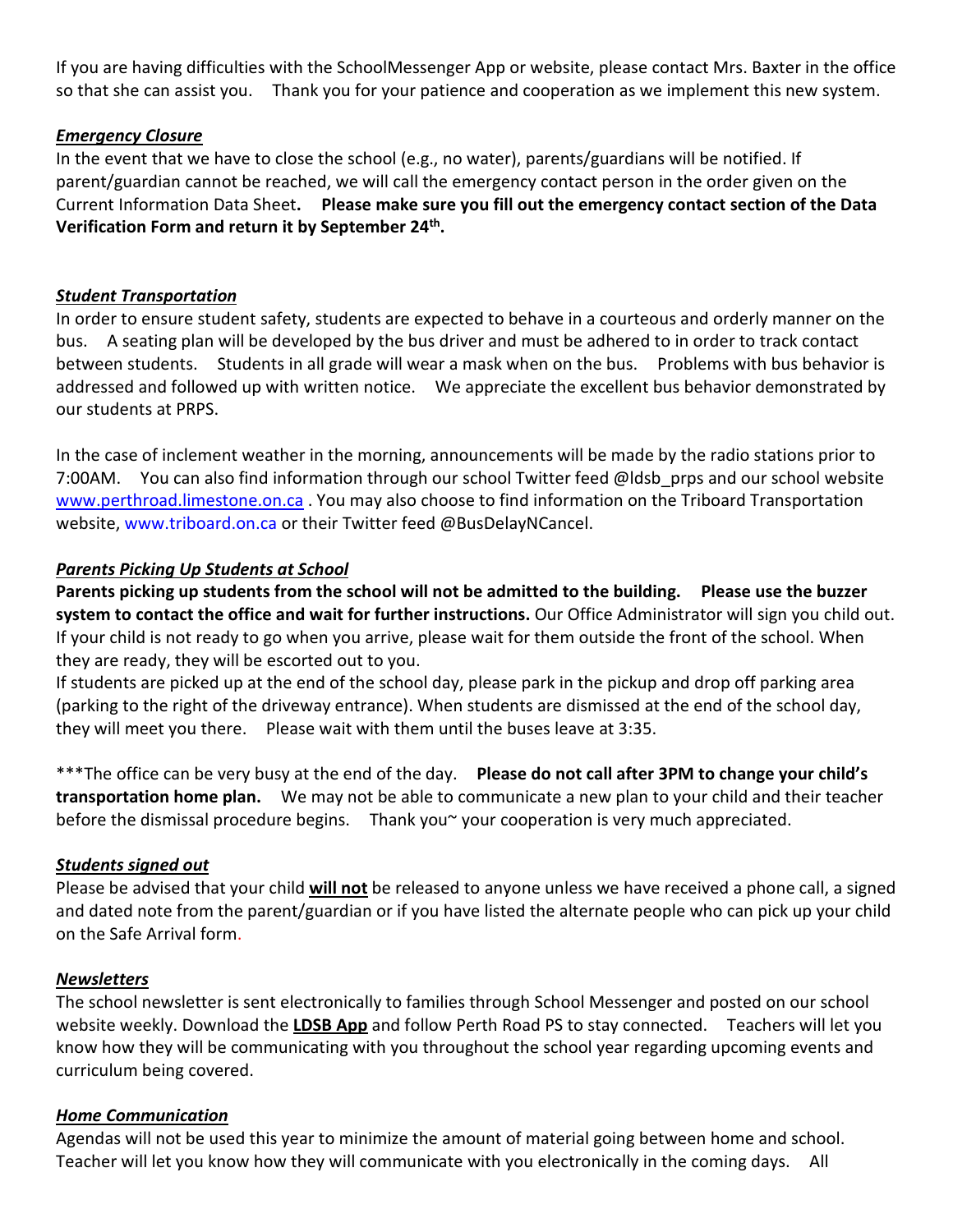classrooms will have a virtual classroom that students will be connected to. Ensuring you are connected and able to access information in the virtual classroom will be essential should we experience a school closure.

#### *Volunteers*

At this time, we are not able to have volunteers in our schools.

#### *School Council*

This is an opportunity for our parents to participate in the life of the school. The School Council AGM information will be sent home shortly along with nomination forms for those parents that are interested in joining the team! School Council meetings will happen virtually through a digital platform this year.

#### *Inside Shoes*

Students are not required to have indoor shoes initially. Gym will be held outside as much as possible this fall. Should classes begin using the gym in the coming days, students will need proper indoor footwear. We will re-evaluate out indoor shoes policy over the coming weeks as we move closer to winter weather.

#### *Lunches*

Lunch will be eaten in the students' classroom or as a class in an outdoor location (weather permitting) with a teacher. Students are not permitted to share any food. Microwaves will not be available for student use at our school due to safety concerns. If your child is bringing a lunch that needs to be heated, then a thermos is a sensible solution.

#### *Food Items for Sale*

Food items will not be for sale until further notice.

#### *Hot Lunch*

The Hot lunch program will not take place until further notice.

#### *Early arrival*

Students, who are driven to school by parents, should not be dropped off until 9:05 am. There is no supervision for students until this time. Please park in the student drop off and pick up parking (to the right of the parking lot entrance). When the bell goes, students should make their way to their designated classroom door.

#### **\*\*\*Parents are not allowed on the school yard and should say goodbye to their children at the parking area or Kindergarten gate.**

#### *School Days~ Permissions & Payments*

Moving forward our school will be using the School Days online permissions and payment system collecting money and permission forms. Please stay tuned as this information is will be shared later in September.

#### *Recess*

All students are expected to take part in recess. Therefore, they should be dressed with the appropriate clothing for weather conditions. Students learn better after a break and fresh air.

#### *Health and Sickness*

**Students who are not well need to stay home from school until 24 hours after symptoms have subsided.** Should your child become sick while at school you will be immediately contacted to come and pick them up.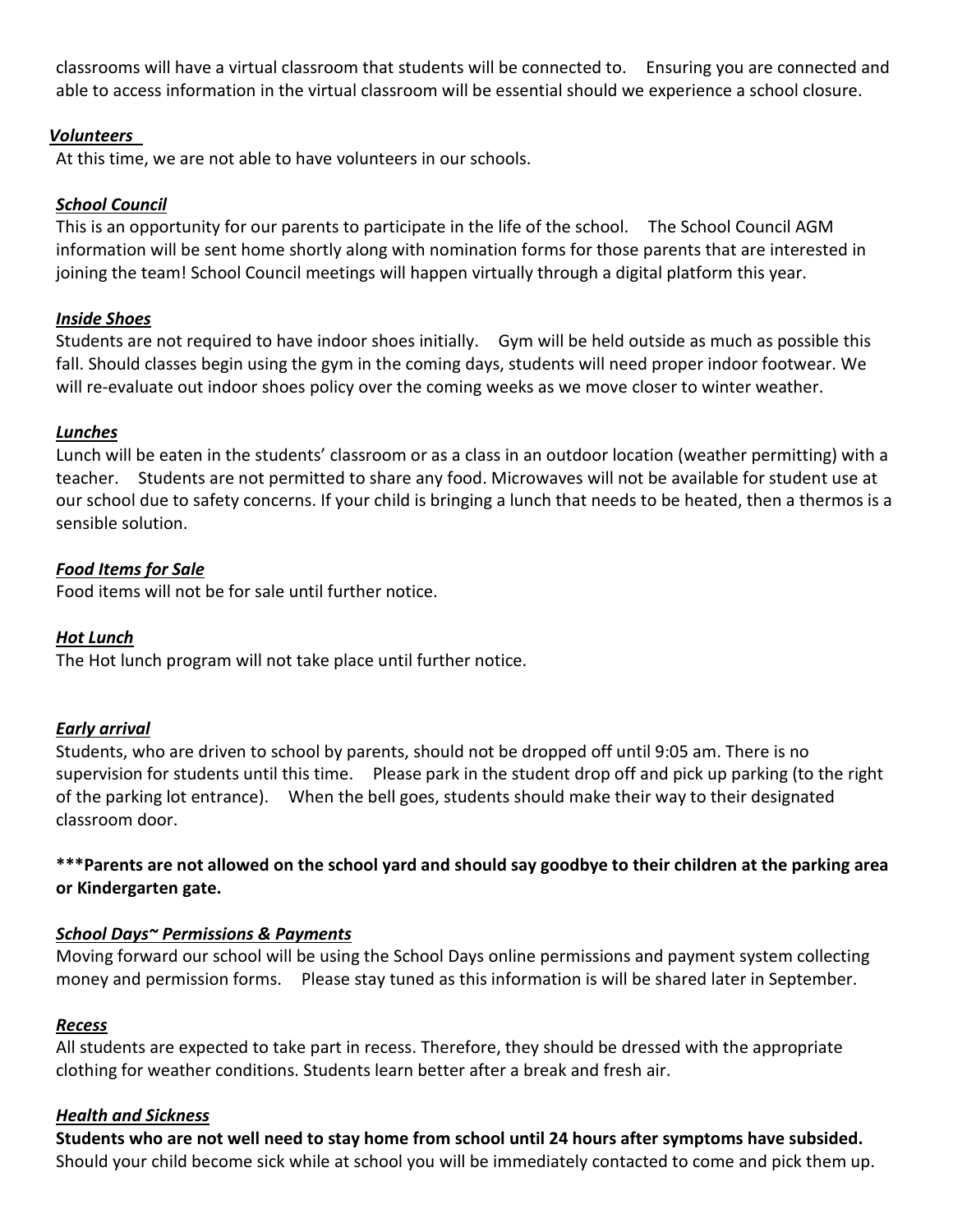If your child is exhibiting COVID-19 symptoms we will follow the protocol outlined by the Ministry of Education and Public Health Authorities.

Students who are injured are referred to the office and/or to one of our staff who is trained in First Aid. In many cases, we will need to contact the student's parents. It is important that an emergency phone number be given on the student information form in case of illness or injury. Please keep us informed of any changes in home or other phone numbers.

### *Head Lice*

Head lice infestations are common in school-aged children. Having head lice is not a health hazard, nor will it transmit disease, but it does require that treatment be given immediately to stop the spread to other children or adults.

It is recommended that you check your child's head regularly (every day is ideal) for signs of head lice and/or nits. Should your child become infested with head lice and/or nits, it is extremely important that you administer treatment immediately, and that you check all family members and to treat anyone who is found to have head lice. It is also important to notify the school and others (family members, neighbours, friends etc.) who may have come into contact with the child who has head lice. Close head-to-head contact should be discouraged pending treatment.

As long as children are in treatment, they are welcome at school. Current research supported by the KFL&A Public Health and the Canadian Pediatric Society shows that exclusion from school and daycare due to the detection of the presence of nits does not have sound medical rationale. Exclusion, early dismissal and no-nit policies do not prevent or control head lice infestations and are discouraged by public health authorities and the Canadian Pediatric Society. Although head lice is not associated with serious disease, repeated episodes can be costly, time consuming and frustrating. We must work together so that we can stop the spread.

### *Contacting your Child During the School Day*

Contacting your child via text message or phone call to a student's cell phone can be disruptive to the learning environment. Please call the office and leave a message for your child. They will be called down at the next break time to receive the message or call you back. Students should not be using cell phone to contact you during the school day unless directed by a staff member to do so at a break time. Students are welcome to use the telephones at the school if their teacher feels it is appropriate. *Please note that all arrangements for after school playdates and sleep overs must be made outside of the school day.* 

### *Electronic Devices*

Students may bring a Chromebook, laptop, or tablet to school for learning purposes. **Students and parents are reminded that neither staff nor the school will be responsible for lost, broken or stolen devices***.* If a child brings any electronic device (cell phone, iPad, iPod, DS, Chromebook, etc.) the device must remain in their backpack unless a teacher has given them permission to use it. If the electronic device is being used by the student, without permission, it will be taken by a staff member, secured, and returned to the student at the end of the day. A phone call home to inform parents/guardians may also be made.

Students are not to take pictures or video on a personal device while at school. We have many devices at the school that can be used for these purposes as they related to the classroom learning.

#### **With teacher permission, personal devices can be used for**:

- Research or spell check
- Taking notes in class
- Voice recording with permission